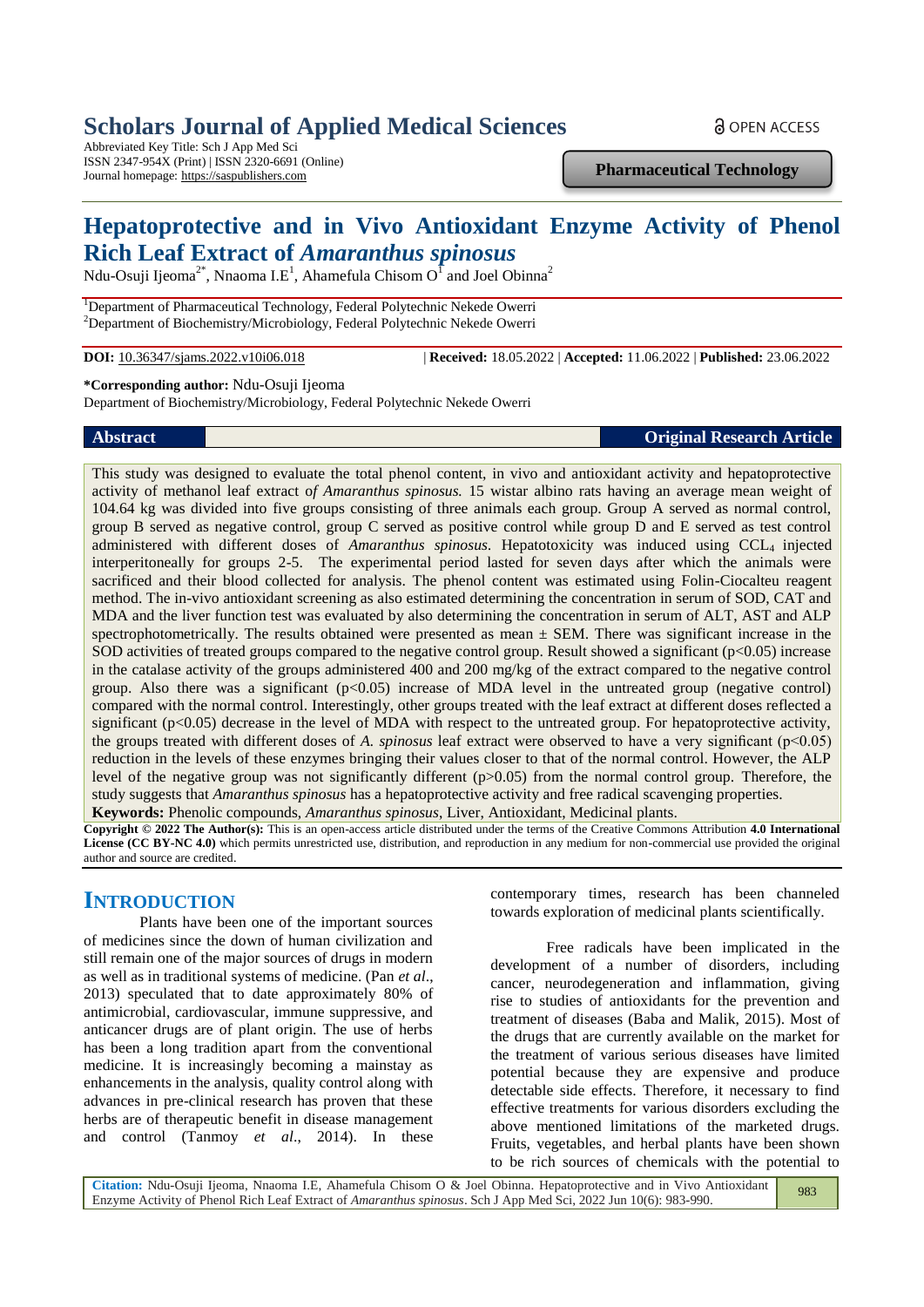prevent incurable diseases (Al-Matani*et al*., 2015). Potential phytochemicals from plants for therapeutic purposes have received more attention in recent decades. This is because numerous phytochemicals have been shown to have antioxidant properties and lessen the risk of a variety of diseases, particularly those linked to oxidative stress including cardiovascular disease and cancer. Antioxidants are substances that significantly delay or inhibit oxidation of an oxidizable substrate when present at low concentrations in comparison with those of the substrate (Halliwell and Gutteridge, 1999; Kapadiya*et al*., 2016; Rakesh *et al*., 2010). Endogenous antioxidants are synthesized within the system of living organisms and repair free radical damage internally by initiating cell regeneration while exogenous antioxidants which are derived from sources outside the living systems such as diets (Jaouad and Torsten, 2010) stimulate cell repair externally.

An extensive report by Tanmoy *et al*. (2014) revealed that "The juice of *A. spinosus* is used to prevent swelling around stomach while the leaves are boiled without salt and consumed for 2-3 days to cure jaundice''. ''The plant is consumed as a vegetable for its high concentration of antioxidant components (Tanmoy *et al*., 2014) and high nutritive values due to presence of fiber, proteins and high concentration of essential amino acids, especially lysine''. The root is used as an expectorant; lessens the menstrual flow, useful in leucorrhoea and leprosy. The seed is used as a poultice for broken bones. *Amaranthus spinosus* is used as ''febrifuge, antipyretic, laxative and diuretic. Besides its culinary value, it is used to repute for treat digestible, bronchitis, appetizer, biliousness, galactagogue, haematinic, stomachic, nausea, flatulence, anorexia, blood diseases, burning sensation, leucorrhoea, leprosy and piles. Phytochemical investigations prove its importance as valuable medicinal plant. It is known as rich source of alkaloids, flavonoids, glycosides, phenolic acids, steroids, amino acids, terpenoids, lipids, saponin, betalain, b-sitosterol, stigmasterol, linoleic acid, rutin, catechuic tannins and carotenoids'' (Kumar *et al*., 2014).There has been undeniable evidence of interest when it comes to finding natural antioxidants from plant materials. As shown in recent years, natural antioxidants discovered in plants have attracted some interest due to their widely acclaimed nutritional and therapeutic values. This study focused on antioxidant enzyme activity of phenolic rich methanolic leaf extract of *Amaranthus spinosus* and its effect on liver enzyme markers.

## **MATERIALS AND METHOD**

### **Reagents and Chemicals**

All chemicals, equipments and solvents used were of good analytical grades.

#### **Sample Collection and Preparation**

The leaves of *A. spinosus* were collected from Azuiyi, of Ikwuano in the state of Abia, Nigeria, and were authenticated at the herbarium, Department of Botany, Michael Okpara University of Agriculture Umudike**.** The sample collected was washed with clean water to removed dirt and air dried for 2weeks at room temperature. It was then grinded to powder using pulverizing machine.

## **Extraction Method**

Extraction was done using Maceration (soaking) method for 3 days using methanol as a polar solvent.

## **Determination of Total Phenolic Content (TPC)**

Colorimetric protocol (Ahmed *et al*., 2014) was used to determine total phenolic content of methanol extract of *Amaranthus spinosus* leaf. In a test tube, 40 μL (1 mg per 1 mL of butanol) of the plant extract (or standard gallic acid solution), 3.16 mL distilled water and 200 μL Folin-Ciocalteu reagent were put and mixed by shaking gently. After an incubation of 8 min, 600μL sodium carbonate solutions was added and mixed. The mixture was incubated at 40 °C for 30 min before recording its absorbance in a spectrophotometer at 765 nm against a blank. The blank contained 40 μL methanols in place of sample. Gallic acid was used as a standard. Its calibration curve was drawn and the total phenolic content was expressed as micrograms per milliliter of gallic acid equivalents (μg/mL of GAE).

#### **Experimental Animals**

A total of fifteen (15) healthy Wister albino rats of both sexes were used for the study. The rats were between the 5-10 weeks old. The animals were kept in a well aerated laboratory cages in the biochemistry animal house and were allowed to acclimatize to the environment for a period of two weeks before the commencement of the experiment. The animals were maintained on a standard animal feed and drinking water during the acclimatizing process.

#### **Experimental design**

The rats were weighed and a mean weight was obtained. They were then divided into 5 groups. Group 1 as Normal Control, Group II as Negative control, Group III as positive control, Group IV as Test control & Group Vas Test control.

Group II-V was induced with 25% Carbon tetrachloride  $(CCL_4)$   $(0.5ml/kg$  /body weight) interperitoneally to induce liver toxicity.

**Group I (Normal control):** was fed with feed and water only

**Group II (Negative control):** was induced but was not treated.

**Group III (positive control):** was

administered500mg/kg of Silymarin orally.

**Group IV (Test control):** animals were administered 400mg/kg of *Amaranthus spinosus* extract orally.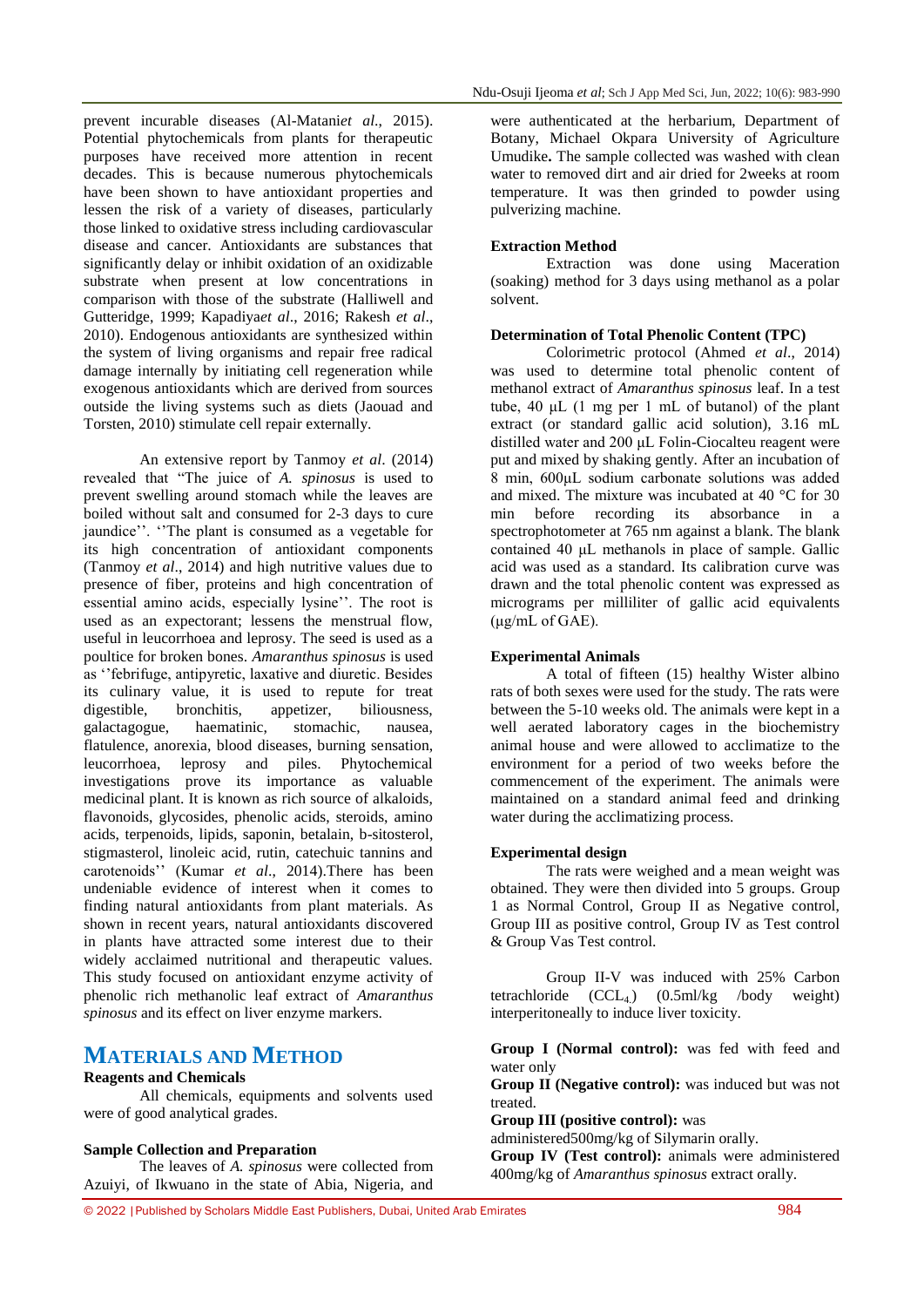**Group V** (**Test control**): animals were administered 200mg/kg of *Amaranthus spinosus* extract orally.

The plant extract was prepared using distilled water and Tween 80 given orally to the animals against CCl4 induced liver damage. Animals were sacrificed 24hours after last administration. Blood was taken from the heart and centrifugated using a centrifuge to separate the hemolyte for analysis.

### **LIVER ENZYME FUNCTION TEST Determination of Alkaline Phosphate (ALP)**

The serum alkaline phosphate was determined by the method described by Englehardt 1970.

#### **Principle**

The principle of this method is based on the reaction of alkaline phosphate and a colorless substrate of phenolphthalein mono phosphate giving rise to phosphoric acid phenolphthalein which at an alkaline pH values, turn pink that can be determined spectrophotometerically.

P-nitrophenyl phosphate +  $H_2O$  —-ALP--PO<sub>4</sub><sup>2-</sup> + Pnitrophenol (pink at pH=9.8)

**Calculation:** The alkaline phosphatese activity was calculated as follows:

Activity of  $ALP = Absorbance of sample$  x 3300 Observance of standard

#### **Determination of Alanine Aminotransferase (ALT)**

The serum Alanine aminotransferase was determined by the methods described by Schimidt *et al.* 1963.

#### **Principle**

Alanine aminotransferase (ALT) is measured by monitoring the concentration of pyruvate hydrazone formed with 2, 4-ditrophenylhydrazine. The color intensity is measured against the blank at 540nm.

#### **Determination of Aspartrate Aminotransferase (AST)**

The serum Alanine Aminotransferase was determined by the method described by Schimidt *et al*. 1963.

#### **Principle**

Aspartrate aminotransferase (AST) is measured by monitoring the concentration of oxaloacetate hydrozone formed with 2,4 dinitrophenylhydrazine. The color intensity is measured against the blank at 546 nanometer.

#### **Method**

The blank and the sample test tubes were set up in duplicates. A volume, 0.1ml of serum was pipetted into the sample tubes and 0.5ml of reagent one

(1) was pipetted into both sample and blank tubes. The solutions were thoroughly mixed and incubated for exactly 30 minutes at the  $37^{\circ}$ C and pH 7.4. 0.5ml of reagents (2) two containing 2, 4- dinitrophenyhydrazine was added into all the test tubes followed by 0.1ml of sample into the blank tubes. The tubes were mixed thoroughly and incubated for exactly 25 minutes at  $25^{\circ}$ C and 5.0ml of sodium hydroxide solution was then added to each test tube and mixed. The absorbance was read against the blank after 5 minutes at 546nm for 14 days.

#### **ANTIOXIDANT ANALYSIS**

#### **Determination of catalyst activity (CAT)**

Principle in the UV range hydrogen peroxide shows continuous absorption of without decreasing wave length. The reaction is based on the reaction of enzymes which methanol In the presence of optimal concentration of hydrogen peroxide. The formaldehyde produced is measured choloremetrically with 4- amino-3-hydrazine-5-mercapto-1, 2, 4-triazole as the chromogen. The decomposition of hydrogen peroxide can be followed directly by the decrease in the extinction at 750nm. The difference in extinction (AE750) per unit time is a measure of catalyst activity. Procedure: The catalase activity was determined according to UV assay method of Aebi (1994). The catalase activity was calculated using the equation.

$$
K = \frac{2.3}{\triangle t} \qquad x \qquad \log \frac{E1}{E2}
$$

E1= Absorbance after 18 seconds E2= Absorbance after 180 seconds.  $\triangle t$ = change in time.

#### **Determination of Superoxide Dismustase (SOD)**

#### **PRINCIPLE**

The ability of superoxide to inhibit auto oxidation of adrenaline is the basis of the SOD assay. This method employs xanthine and xanthine oxidase to generate superoxide radicals which react with 2-(4 redopheny l)-3(-4 –nitrophenol)-5-phenyoltetra zolium chloride (INI) to form a red formazen dye. The superoxide dismutase activity is then measured by the degree of inhibition of the reaction.

#### **Procedure**

Superoxide dismutase activity was determined by Epinephrine method of payoric *et al*, (2003) 0.1ml of serum was added to 2.5ml of 0.5ml of phosphate buffer (Ph 7.3).0.3ml of aderaline solution (0.59%) was added and the absorbance was read at 750nm using spectrophotometer for 15 seconds , 30 seconds and 1 minute.

#### **Calculation**

Increase in absorbance for substrate  $=A_3-A_0$ 3

Where  $AO =$  aborbance after 15 seconds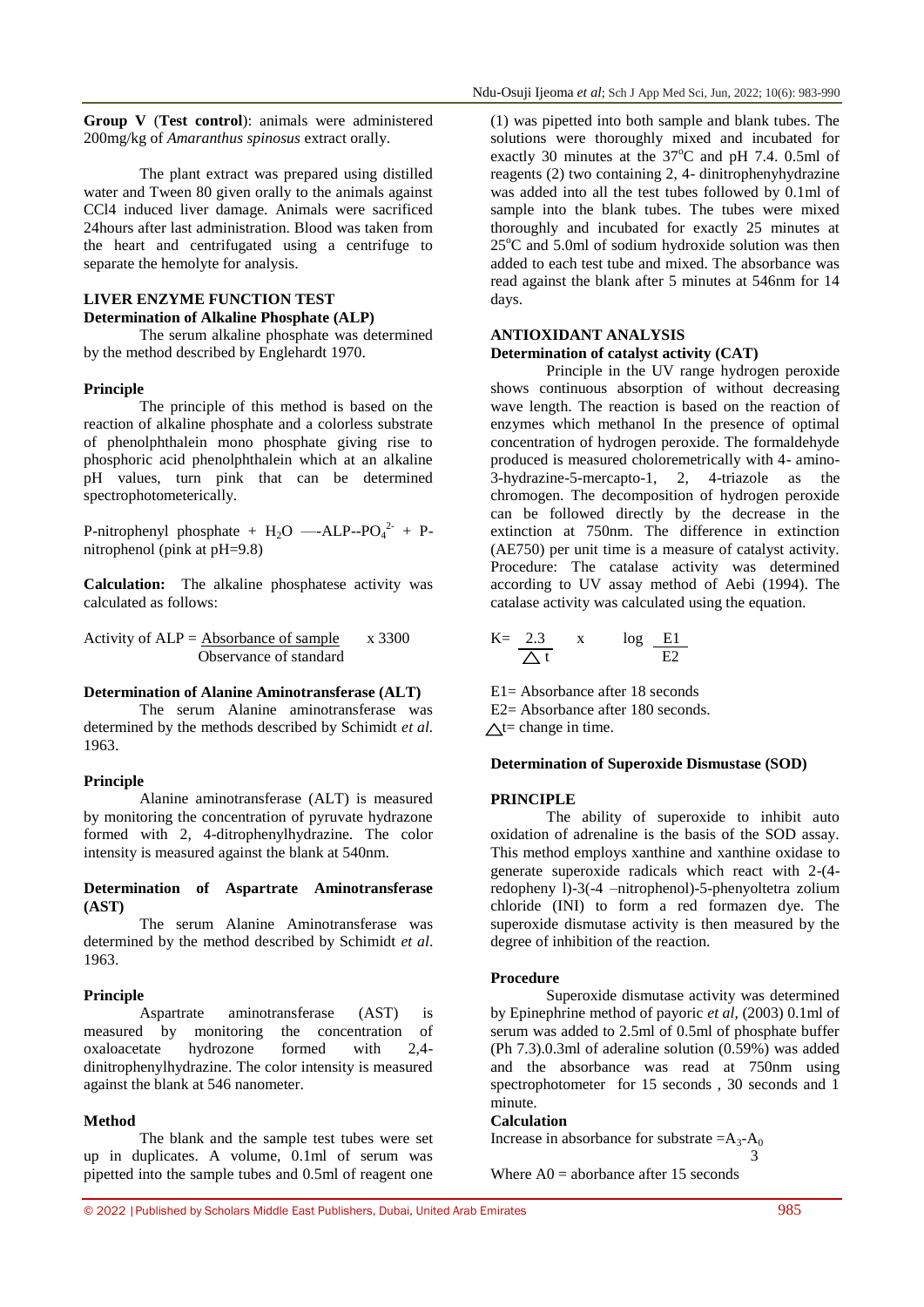$A_3$  = absorbance after 90 seconds

% inhibition  $= 100$  - [increase in absorbance substrate] [Increase in absorbance of blank]

#### **Estimation of Lipid Peroxidation**

Lipid peroxidation was assessed by measuring malondialdye (MDA) formation, using the method of Okhawa, *et al*., (1979). Malondiadehyde (MDA), the end product of lipid peroxidation, is a good marker of free radical mediated damage and oxidative stress.

#### **Principle**

This method consists in the reaction of MDA thiobarbituric acid (TBA) in acidic conditions and at a higher temperature (90-100oc) to form a pink MDA-

(TBA) 2 complex, which can be qualified spectrophotometrically at 530nm. In the procedure, 0.5ml of 20% TCA was added to 0.5ml of the tissue homogenate, then there was an additional of 1ml of 0.67% TBA. The mixture was incubated for 1000c for 15minutes in a water bath, cooled and then added 4ml of *n*butanol and centrifuged at 3000rpm for 15 minutes. The absorbance of the clear pink supernatant was then read against a blank at 532nm spectrophotometrically. The concentration of MDA is expressed in *nmol/g* of the tissue.

# **RESULT AND DISCUSSION**

| <b>Table-1: Liver Enzyme Function Test</b> |                             |                             |                         |  |  |
|--------------------------------------------|-----------------------------|-----------------------------|-------------------------|--|--|
| <b>GROUPS</b>                              | <b>AST</b>                  | <b>ALT</b>                  | <b>ALP</b>              |  |  |
| <b>GROUP 1</b>                             | $10.00^a \pm 0.00$          | $10.10^{\circ}$ ± 0.10      | $3.02^{\circ} \pm 0.02$ |  |  |
| <b>GROUP 2</b>                             | $76.25^{\text{d}} \pm 0.05$ | $20.05^{\text{d}} \pm 0.05$ | $3.01^a \pm 0.01$       |  |  |
| <b>GROUP 3</b>                             | $91.00^{\circ}$ = 0.00      | $7.02^b \pm 0.02$           | $4.03^b \pm 0.02$       |  |  |
| <b>GROUP 4</b>                             | $21.15^{\circ}$ ± 0.15      | $7.01^b \pm 0.01$           | $7.02^{\circ}$ ± 0.01   |  |  |
| <b>GROUP 5</b>                             | $15.05^b \pm 0.05$          | $5.01^a \pm 0.01$           | $8.02^d \pm 0.01$       |  |  |
|                                            |                             |                             |                         |  |  |

The result was represented as mean  $\pm$  SEM, values with different super script varies significantly (P<0.05).





Result indicated AST concentrations was also significantly  $(p<0.05)$  higher in Positive and negative control when compared to normal control, 400mg/kg and  $200$ mg/kg.  $400$ mg/kg was significantly (p<0.05) higher when compared to 200mg/kg.

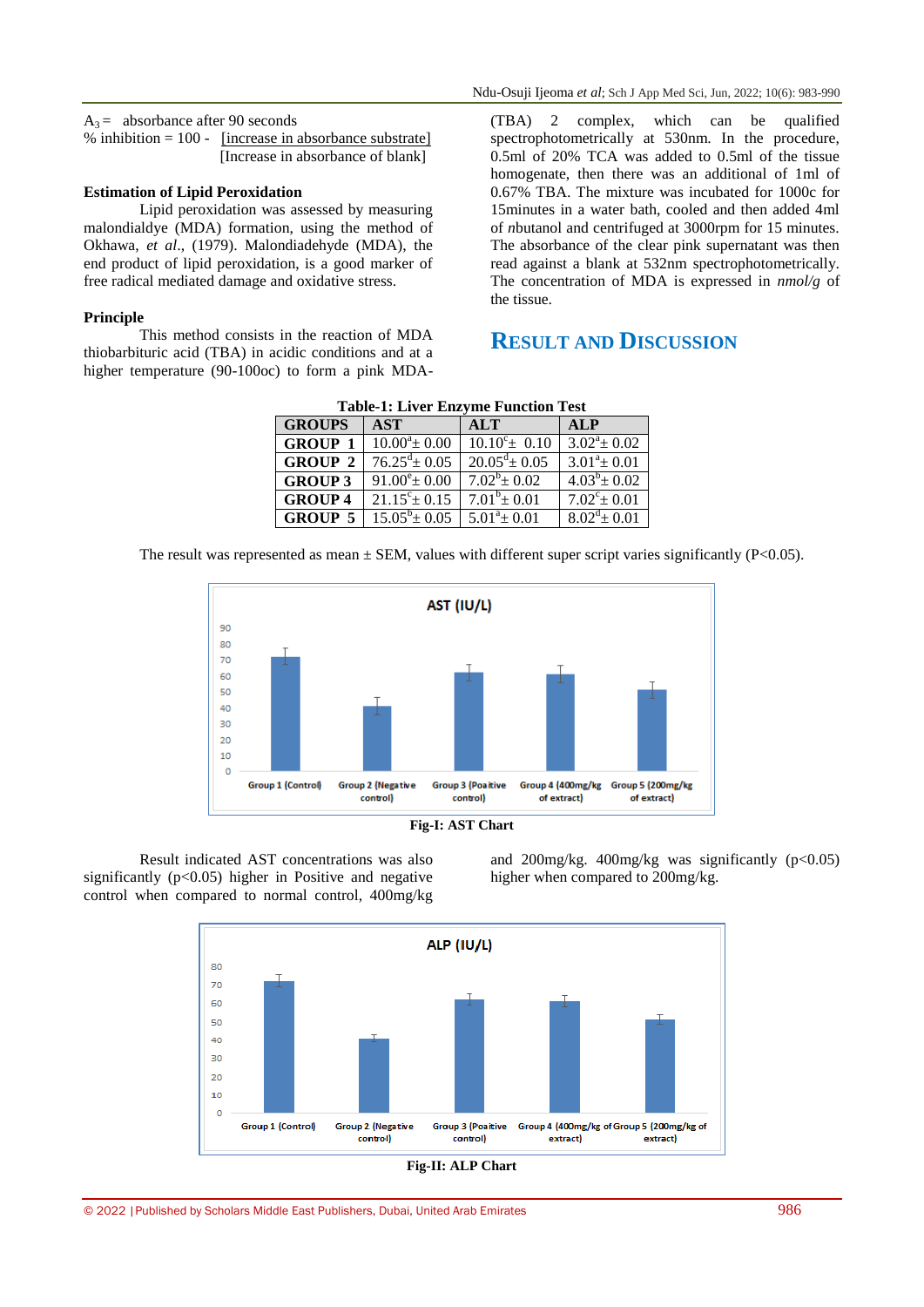Result revealed that ALP concentrations was also significantly (P<0.05) higher in Test group treated with 200mg/kg than group treated with 400mg/kg when compared to normal control, Negative control and Positive control group.



| Fig-III: ALT Chart |  |  |  |
|--------------------|--|--|--|
|                    |  |  |  |

ALT result showed that the Negative control group was significantly higher  $(P<0.05)$  when compared to the normal, positive control, and the test groups. However, result revealed that groups treated with  $400$ mg/kg were not significantly (P $>0.05$ ) different from the positive control group but ALT concentrations in Group III-V were significantly lower  $(P< 0.05)$  when compared to the Normal control group.

| <b>Table-2: In-Vivo Antioxidant Test</b> |                               |                          |                          |  |
|------------------------------------------|-------------------------------|--------------------------|--------------------------|--|
| <b>GROUPS</b>                            | <b>CAT</b>                    | <b>SOD</b>               | <b>MDA</b>               |  |
| <b>GROUP 1</b>                           | $72.41^{\circ} \pm 0.01$      | $60.25^{\circ}$ ± 0.01   | $10.25^{\circ}$ ± 0.00   |  |
| <b>GROUP 2</b>                           | $41.18^{b} \pm 0.01$          | $72.42^b \pm 0.01$       | $18.14^e \pm 0.00$       |  |
| <b>GROUP 3</b>                           | 62.11 <sup>d</sup> $\pm$ 0.01 | $94.31^d \pm 0.01$       | $14.05^b \pm 0.01$       |  |
| <b>GROUP 4</b>                           | $61.11^{\circ}$ ± 0.01        | $95.31^{\circ}$ ± 0.01   | $15.88^{\circ} \pm 0.01$ |  |
| <b>GROUP 5</b>                           | $51.24^b \pm 0.01$            | $90.24^{\circ} \pm 0.01$ | $15.94^d \pm 0.01$       |  |
|                                          |                               |                          |                          |  |

The result was represented as mean  $\pm$  SEM, values with different super script varies significantly (P<0.05)





CAT Results revealed that the Negative control group was significantly  $(P<0.05)$  lower on comparison to other groups while the Normal control were significantly (P<0.05) higher than all other groups.

However, SOD result revealed that all groups were significantly (P<0.05) different from each other having the normal control group to be significantly lower (P<0.05) on comparison to other groups. Lastly, the

© 2022 |Published by Scholars Middle East Publishers, Dubai, United Arab Emirates 987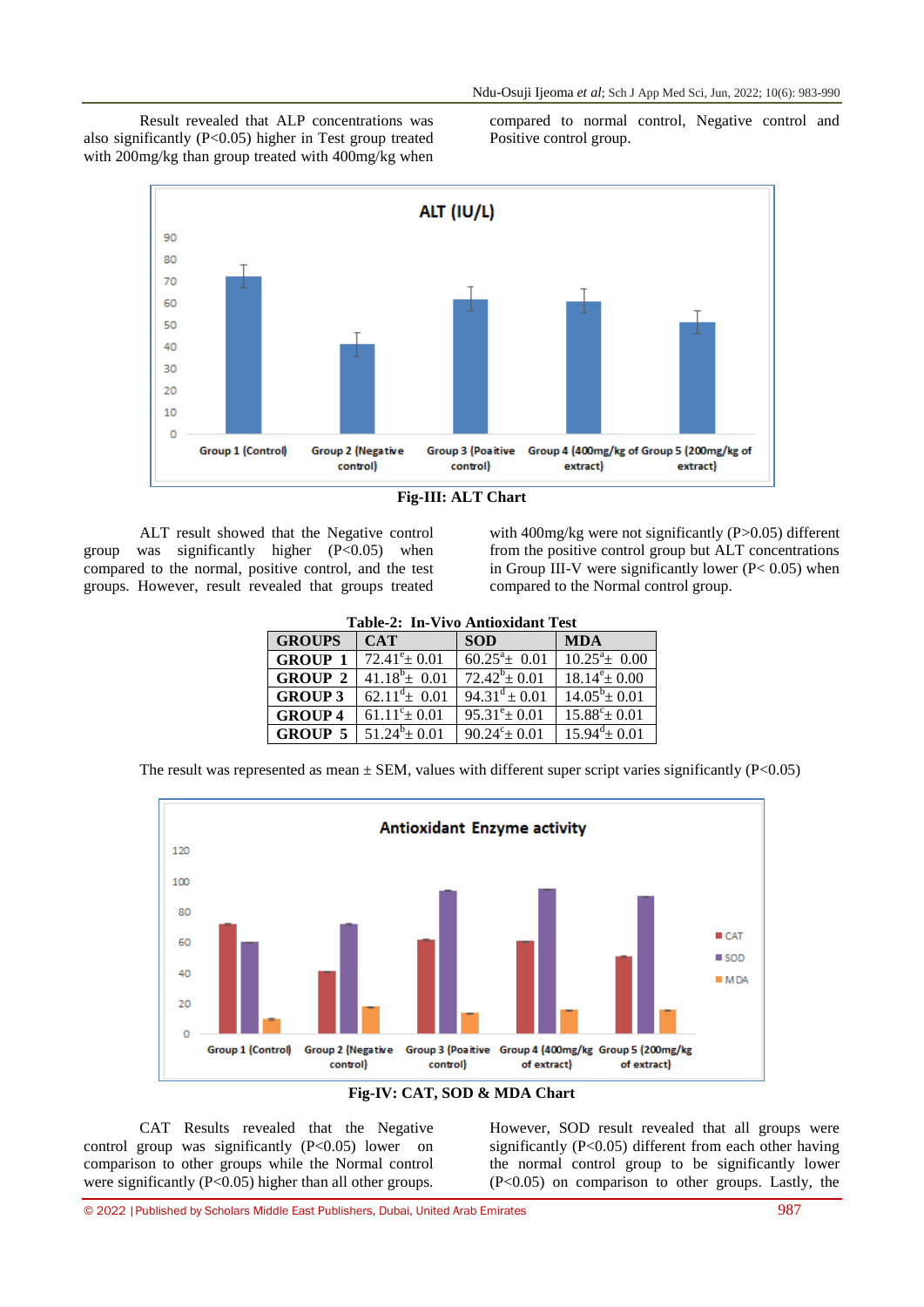MDA concentration results showed that all groups also significantly different (P<0.05) from each other having the negative control group to be significantly  $(P<0.05)$ higher than all groups.

| <b>Table-3: Total Phenolic Content</b> |                   |                                  |  |  |  |
|----------------------------------------|-------------------|----------------------------------|--|--|--|
| <b>Concentration of extract used</b>   | <b>Absorbance</b> | Concentration of samples (mg/ml) |  |  |  |
| Methanol extract                       |                   |                                  |  |  |  |
| 0mg/ml                                 | 0.021             | 0.020161                         |  |  |  |
| 10mg/ml                                | 0.167             | 2.96371                          |  |  |  |
| 20mg/ml                                | 0.189             | 3.407258                         |  |  |  |
| 30mg/ml                                | 0.239             | 4.415323                         |  |  |  |
| 40mg/ml                                | 0.322             | 6.08871                          |  |  |  |
|                                        |                   |                                  |  |  |  |



**Fig-V: Total Phenolic Content Chart**

# **DISCUSSION**

Plants have good scavenging ability because of the phenolic constituents contained in them which has propelled a lot of studies focus on the pharmacological potentials of these phenolic compounds which makes them a potential antioxidant (Kumar *et al*., 2010). The result of the present study has revealed that methanolic leaf extract of *A.spinosus* contains some moderate amount of phenol in a concentration-dependent manner which is in line with study of Amabye (2015). Another report revealed that the methanolic root extract of *Amaranthus spinosus* contains a higher amount of phenols supporting the claims that the plant contains phenols (Barku *et al*., 2013).

Reactive species are highly active molecules, some of which may be direct oxidants and others of which contain oxygen or oxygen-like electron withdrawing components created within the cell during cellular metabolism or physiological circumstances. These species are beneficial and plays a crucial role in plants ranging from growth and development function but these species upon shift in equilibrium state can be harmful and dangerous (Das &Roychoudhury, 2014). ''Plants have developed efficient antioxidant machinery having two arms, (i) enzymatic components like superoxide dismutase (SOD), catalase (CAT), ascorbate

peroxidase (APX), guaiacol peroxidase (GPX), glutathione reductase (GR), monodehydroascorbate reductase (MDHAR), and dehydroascorbate reductase (DHAR); (ii) non-enzymatic antioxidants like ascorbic acid (AA), reduced glutathione (GSH), α-tocopherol, carotenoids, flavonoids, and the osmolyte proline. These two components work hand in hand to scavenge ROS'' (Das &Roychoudhury, 2014).

In a bid to fight against oxidation, SOD plays a role of converting free radicals to water and H2O2 only (Luo *et al*., 2019). From the result of this study, there was significant increase in the SOD activities of treated groups compared to the negative control group. CAT serves as a main H2O2 scavenging enzyme (Luo *et al*., 2019), a decrease in CAT is reported to be correlated with the carcinogen-initiated emergence of the malignant phenotype in mouse keratinocytes (Nishawa *et al.*, 2002). Result showed a significant  $(p<0.05)$ increase in the catalase activity of the groups administered 400 and 200 mg/kg of the extract compared to the negative control group. ''Malondialdehyde is an endogenous genotoxic product of enzymatic and reactive oxygen species-induced lipid peroxidation. MDA level is widely used as a marker of lipid peroxidation in states of elevated oxidative stress'' (Madubuike *et al*., 2015). Increased lipid peroxidation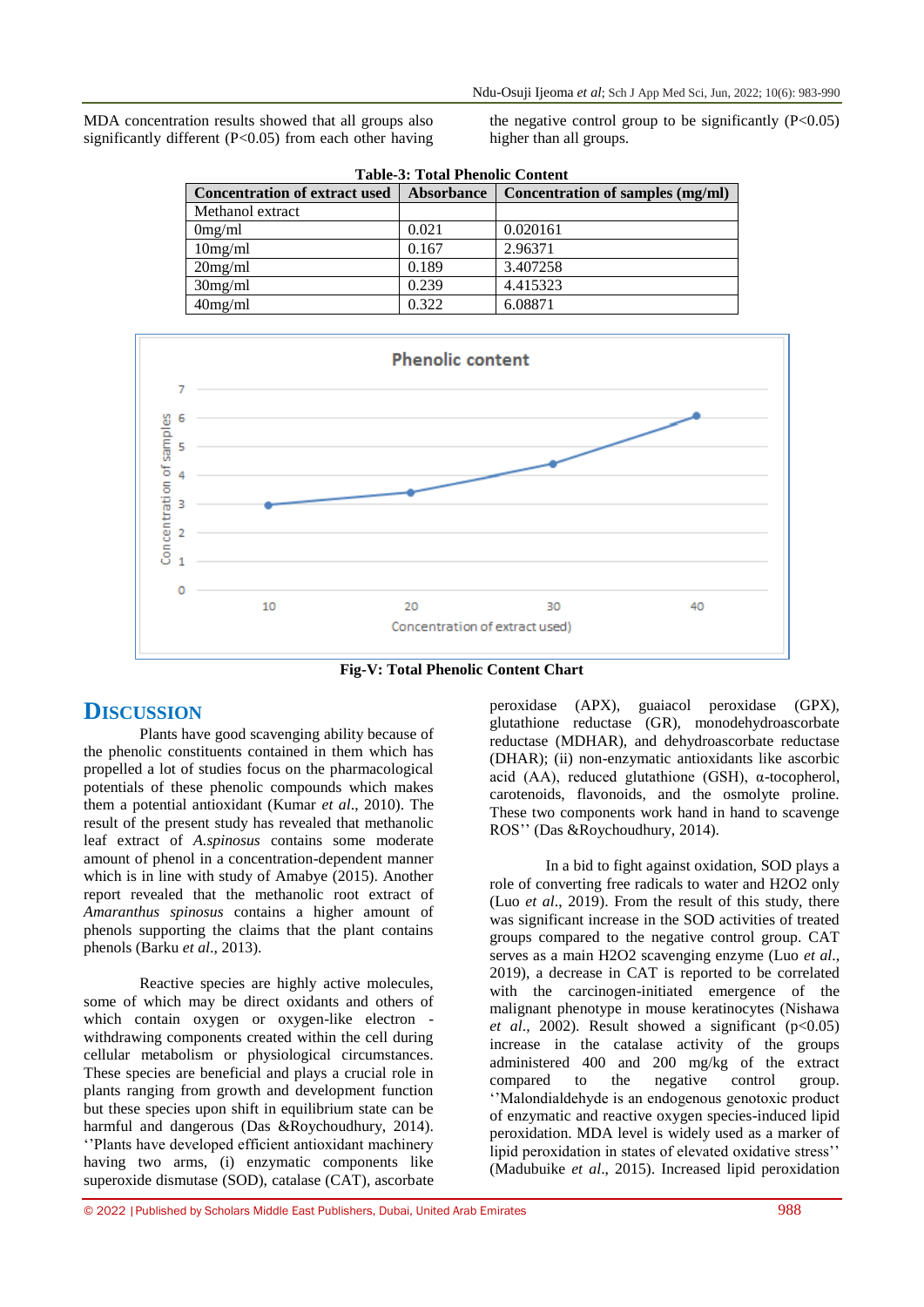in the blood and organs can lead to various degenerating diseases. There was a significant  $(p<0.05)$ increase of MDA level in the untreated group (negative control) compared with the normal control. Interestingly, other groups treated with the leaf extract at different doses reflected a significant  $(p<0.05)$ decrease in the level of MDA with respect to the untreated group. The decreased level of MDA shows that *A. spinosus* leaf extract can improve the pathological condition of lipid peroxidation.

Liver function parameters are used to detect the presence of liver disease or potential harm to the liver includes the serum level of the enzymes AST, ALT and ALP. Usually, any kind of liver injury can cause a rise in ALT, and the release of ALT and AST from the cytosol occurs when there is injury to hepatocytes, especially in membrane damage (Chikwendu *et al*., 2015). The results of this study showed that there was a significant ( $p<0.05$ ) increase in the levels of AST, and ALT in the negative control group compared to the values of the normal control group. But the groups treated with different doses of *A. spinosus* leaf extract were observed to have a very significant  $(p<0.05)$  reduction in the levels of these enzymes bringing their values closer to that of the normal control. However, the ALP level of the negative group were not significantly different (p>0.05) from the normal control group nevertheless, there was an increase in the ALP level of the rats following the administration of the standard drug and leaf extract of *A. spinosus* which was in disagreement with the study of Rjeibi *et al.* (2016). The increase in the ALP level of the rats may suggest that the plant may be quite toxic at some concentrations.

# **CONCLUSION**

This study has demonstrated antioxidant and hepaprotective activity of methanolic extract of *A.spinosus* in protecting the body from free radicals. This effect may be attributed to the high phenolic content of the plant extract which is present in the plant. The result from the study also suggests that the leaf extract of *A. spinosus* may promote liver function parameters, maintain normal kidney function indices but maybe toxic at higher concentrations.

## **ACKNOWLEDGEMENT**

The researchers want to acknowledge TETfund and the Management of Federal Polytechnic Nekede for their continuous support towards staff development in research.

# **REFERENCES**

 Ahmed, D., Khaizran, F., & Saeed, R. (2014). Analysis of Phenolic and Flavonoid Contents, and the Anti-Oxidative Potential and Lipid Peroxidation Inhibitory Activity of Methanolic

Extract of Carissa opaca Roots and Its Fractions in Different Solvents. *Antioxidants*, *3*, 671-683

- Amabye, T.G. (2015). Evaluation of Physiochemical, Phytochemical, Antioxidant and Antimicrobial Screening Parameters of *Amaranthus spinosus* Leaves. *Nat Prod Chem Res 4*: 199. doi:10.4172/2329-6836.1000199
- Baba, S.A., & Shahid, A. Malik, S.A. (2015). Determination of total phenolic and flavonoid content, antimicrobial and antioxidant activity of a root extract of Arisaema jacquemontii Blume. *Journal of Taibah University for Science; 9*: 449– 454.
- Barku, V. Y. A., Opoku-Boahen, Y., Owusu-Ansah, E., & Mensah, E. F. (2013). Antioxidant activity and the estimation of total phenolic and flavonoid contents of the root extract of *Amaranthus spinosus*. *Asian Journal of Plant Science and Research,3*(1):69-74.
- Chikwendu, J.N., Nwamarah, J.U., &Uchegbu, V.A. (2015). Evaluation of effects of aqueous extract of *Ficus capensis* (thumb.) leaves in adult albino rats. *Asian J Biol Life Sci.*;*4*(3):185–188.
- Das, K., &Roychoudhury, A. (2014). Reactive oxygen species (ROS) and response of antioxidants as Ros-scavengers during environmental stress in plants. *Frontiers in Environmental Science*, *2*. https://doi.org/10.3389/fenvs.2014.00053
- Halliwell, B., and Gutteridge, J.M.C. (1999). *Free radicals in biology and medicine.* Oxford (University Press, United Kingdom).
- Jaouad, B., and Torsten, B. (2010). Exogenous antioxidants- Double-edged swords in (cellular redox state. *Oxid. Med. Cell Longev*; **3** (4), 28–37
- Kumar, B.S.A., Lakshman, K., Jayaveera, K.N., Shekar, D.S., Kumar, A.A., & Manoj, B. (2010). Antioxidant and antipyretic properties of methanolic extract of Amaranthus spinosus leaves. *Asian Pacific Journal of Tropical Medicine*, 702- 706.
- Kumar, R.P., Shammy, J., Gupta, N., & Rinu, R. (2014). An inside review of *Amaranthus spinosuslinn*: A potential medicinal plant of India. *International Journal of Research in Pharmacy and Chemistry*; *4*(3), 643-653.
- Luo, S., Jiang, X., Jia, L., Tan, C., Li, M., Yang, Q., Du, Y., & Ding, C. (2019). In vivo and in vitro antioxidant activities of methanol extracts from olive leaves on caenorhabditis elegans. *Molecules*, *24*(4), 704.

https://doi.org/10.3390/molecules24040704

- Madubuike, K. G., Yusuf, N. O., & Robinson, E. S. (2015). Evaluation of the In Vitro and In Vivo Antioxidant Potentials of *Jatropha Tanjorensis* Methanolic Leaf Extract. *International Journal of Pharmacognosy and Phytochemical Research*;  $7(4): 1-6.$
- Pan, X., Niu, G, Liu, H. (2013). Microwaveassisted extraction of tea polyphenols and tea